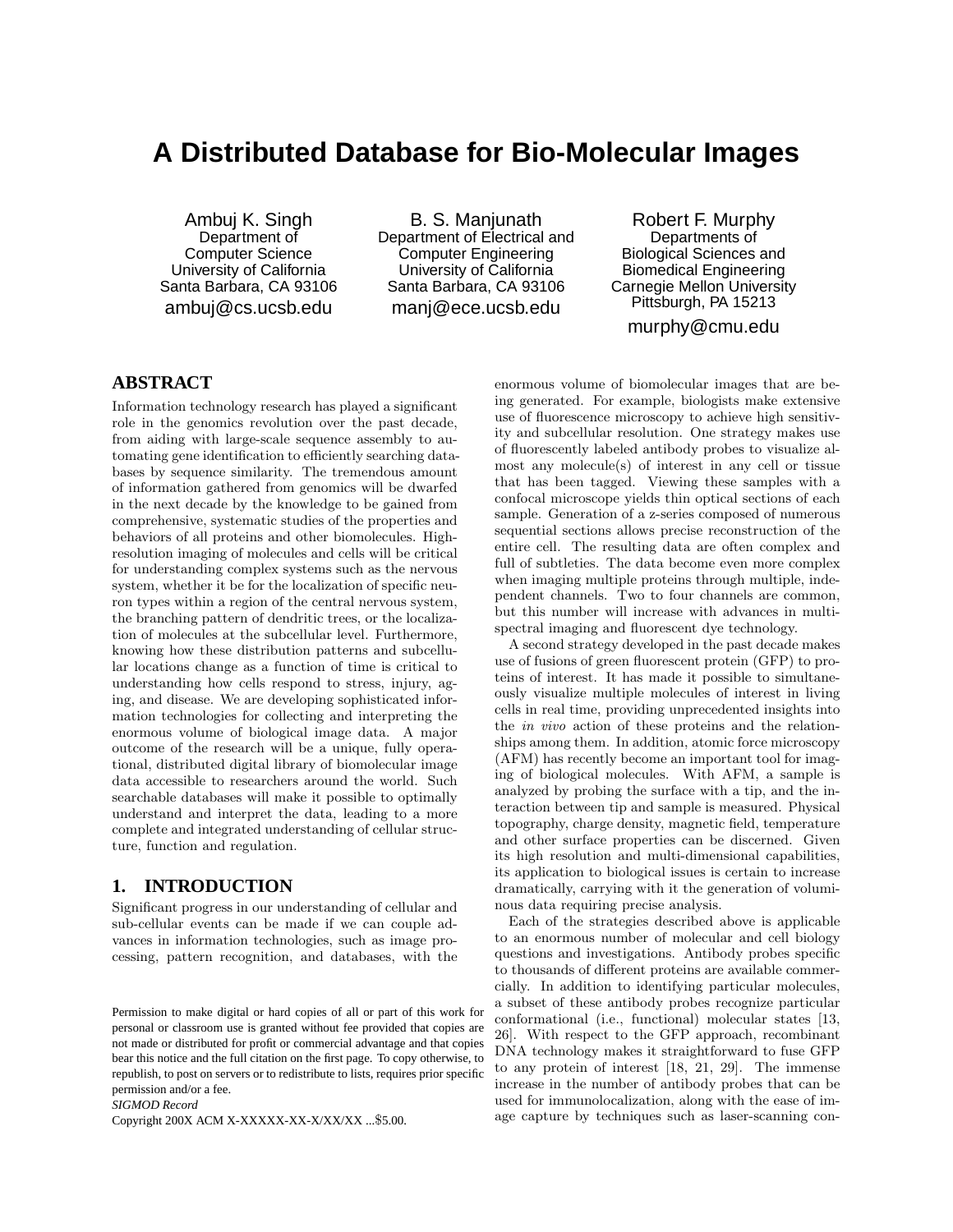

Figure 1: An array of photoreceptors labeled with specific antibodies to the long-wavelength cones (red), short-wavelength cones (green), and rods (blue). The three channels are normally combined in one psudocolored image, but are separated here.

focal microscopy and atomic force microscopy have resulted in an explosion of the amount of biological information available in the form of digital images. However, there is currently no central home for this vast amount of data, and no method readily available to discover knowledge in such a database were it available. The primary goal of this project is to develop new information processing technologies that enable the scientific community to take full advantage of the knowledge embedded in these large data sets.

## **2. CENTRAL NERVOUS SYSTEM**

The central nervous system (CNS) is a major focus of the project. Our goal is to provide tools that may help unravel the functional secrets of this immensely complex system. In the following, we give some examples of database problems that, if successfully integrated with the appropriate smart imaging and information processing technologies, will radically advance our understanding of some of the fundamental processes at the cellular and subcellular level.

The vertebrate retina has been widely studied at the cellular level for over 150 years. It is the initial site of both optical image formation and the neural processing that leads to the formation of an image within the higher visual centers. Because different neurons express different sets of proteins, different antibodies can be used as probes to examine the distribution pattern of cells within a tissue [7] The example in Figure 1 shows the array of photoreceptors labeled with specific molecular probes to the short-wavelength cone, long-wavelength cone, and rod photoreceptors. This array of receptor types varies with retinal region as well as across species. It will change during development, and in response to trauma or an inherited disease. Understanding if the patterns are maintained across species, how and when they emerge in development, and whether or not they change after injury, during specific diseases, or during



Figure 2: An example of the distribution of a filamentous protein in (a) a normal retina and (b) a detached retina. The protein's pattern of localization shifts dramatically as a result of the injury.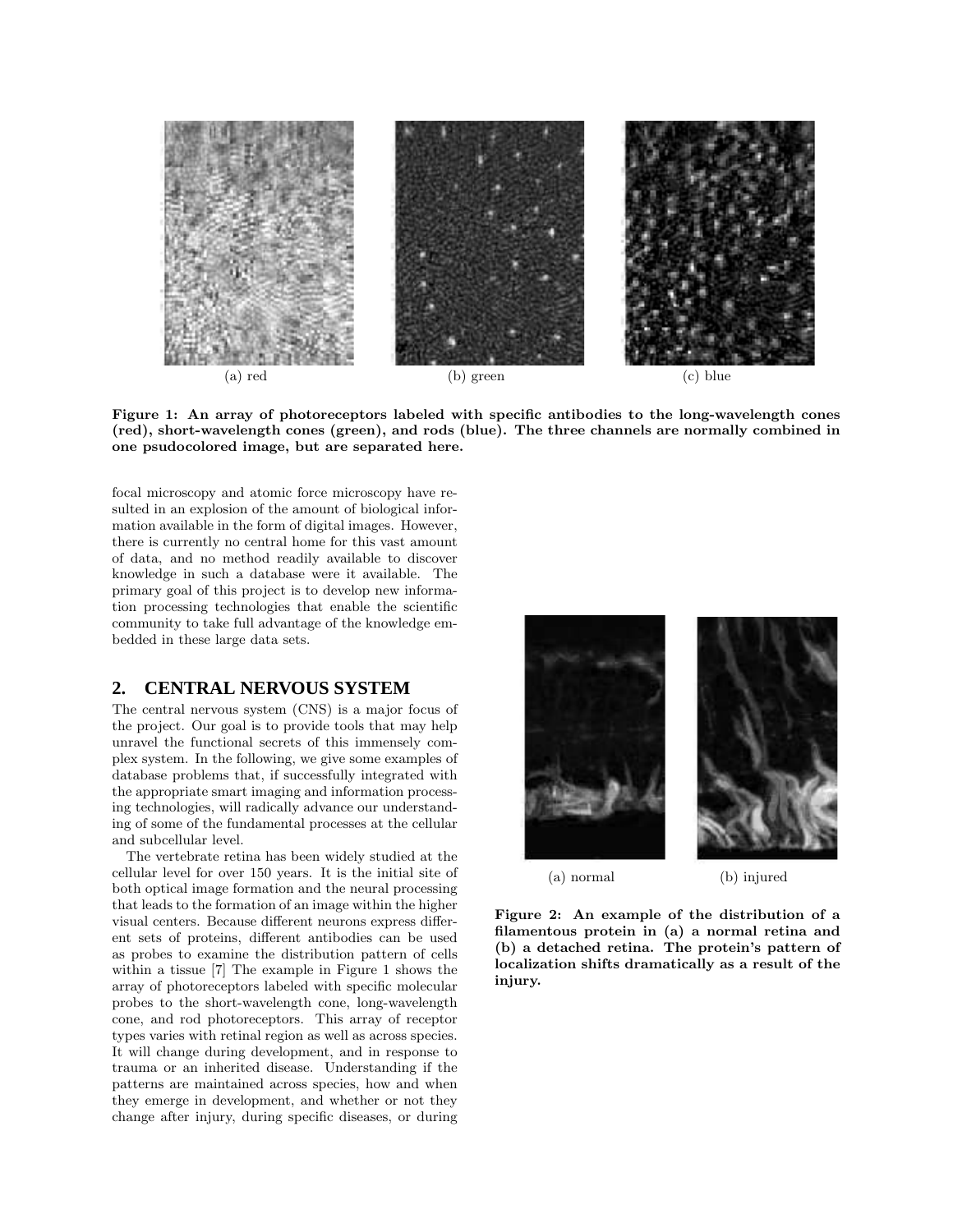



(b) red

Figure 3: A retinal section labeled with an antibody to an intermediate filament protein (green) and a probe that recognizes dying cells (red).

aging is a problem of immense importance but also of immense complexity.

Proteins can be localized in many different patterns within a specific cell. But the exact pattern of intracellular localization of a "vesicular" or "filamentous" pattern may vary tremendously depending upon the molecule being studied, the cell type, or the developmental or metabolic state of the cell. Figure 2 shows an example of a filamentous protein that is localized to a specific domain in normal cells. The amount of the protein and the pattern of its localization shift dramatically when the retina is injured or in response to specific disease states [23, 24]. Populations of different vesicles, each carrying a unique set of protein molecules will shift in localization depending upon, for example, their target. Some may remain within the cell body, others may be transported specifically into dendrites, while still others may be transported into axons. Thus, the subcellular pattern of localization of these proteins is fundamental to unraveling their functional significance.

During development of the nervous system, many more neurons are produced than are ultimately used. These "overproduced" neurons die by programmed cell death (apoptosis), and this cell death is thought to occur by specific spatial or temporal patterns within a given tissue or region of the CNS. Cell death also occurs during specific diseases. There are now over 100 gene mutations in several different photoreceptor molecules that each lead to the disease phenotype known as "retinitis pigmentosa." In all cases, photoreceptor cells die by

apoptosis. There are specific markers that can be used to image apoptotic cells (Figure 3). Knowing the spatial pattern of cell death along a temporal dimension for each of these mutations may reveal the functionality of the gene product or the mechanism resulting in cell death. For example, do photoreceptor cells die as a "wave" across their specific layer? Do they die in patches? Do subtypes die together, or is there a relationship between two or more of the multiple photoreceptor cell types? These questions can be answered by using two labels: one marker for the cell type of interest, and one for apoptotic cells.

Patterns of cell birth (mitosis) also occur within neural tissues. Neurons are not born randomly, and neuronal precursor cells do not divide randomly. Glial and other accessory cells divide during certain diseases or in cases of injury or trauma to the CNS, and markers for dividing cells can be used to image these patterns. Although difficult, it is possible to use multiple specific labels to determine patterns of birth and death for specific subtypes of cells.

The above examples illustrate a clear and urgent need for data management and information discovery tools in the context of biomolecular images. The imaging procedures produce an enormous number of images that are generally analyzed visually, image by image, one by one. A full understanding of the observed behaviors and interrelationships among the proteins is severely limited by the manual mode of data analysis, especially with respect to detecting spatial or temporal patterns of behavior among the many imaged molecules. Rigorous quantitative analyses will surely provide mechanistic insights into normal cell behavior and various neurodegenerative disease processes. This understanding will drive the development of in silico models which in turn will direct the in vivo experiments. Significant progress toward automating fluorescence image analysis of subcellular patterns has already been made. Sets of subcellular location features that can be used to distinguish all major subcellular structures in both 2D [3, 27] and 3D images [34] have been developed. A critical finding is that automated methods are able to discriminate images of two Golgi proteins that cannot be distinguished by human observers [28]. The work clearly demonstrates the promise of pattern recognition techniques to this domain. The future challenges are to apply these methods to much larger sets of images, improving them as necessary, and to extend them to time series, multispectral and multimodal images.

The specific information processing and data management challenges in the development of the above biomolecular image libraries include:

- Supporting complex queries on new types of data. This implies the development of appropriate data models, query primitives, and index structures.
- Integrating heterogeneous distributed data. The data integration needs to happen over distributed, heterogenenous databases and also over different image modalities such as AFM and fluorescence imaging.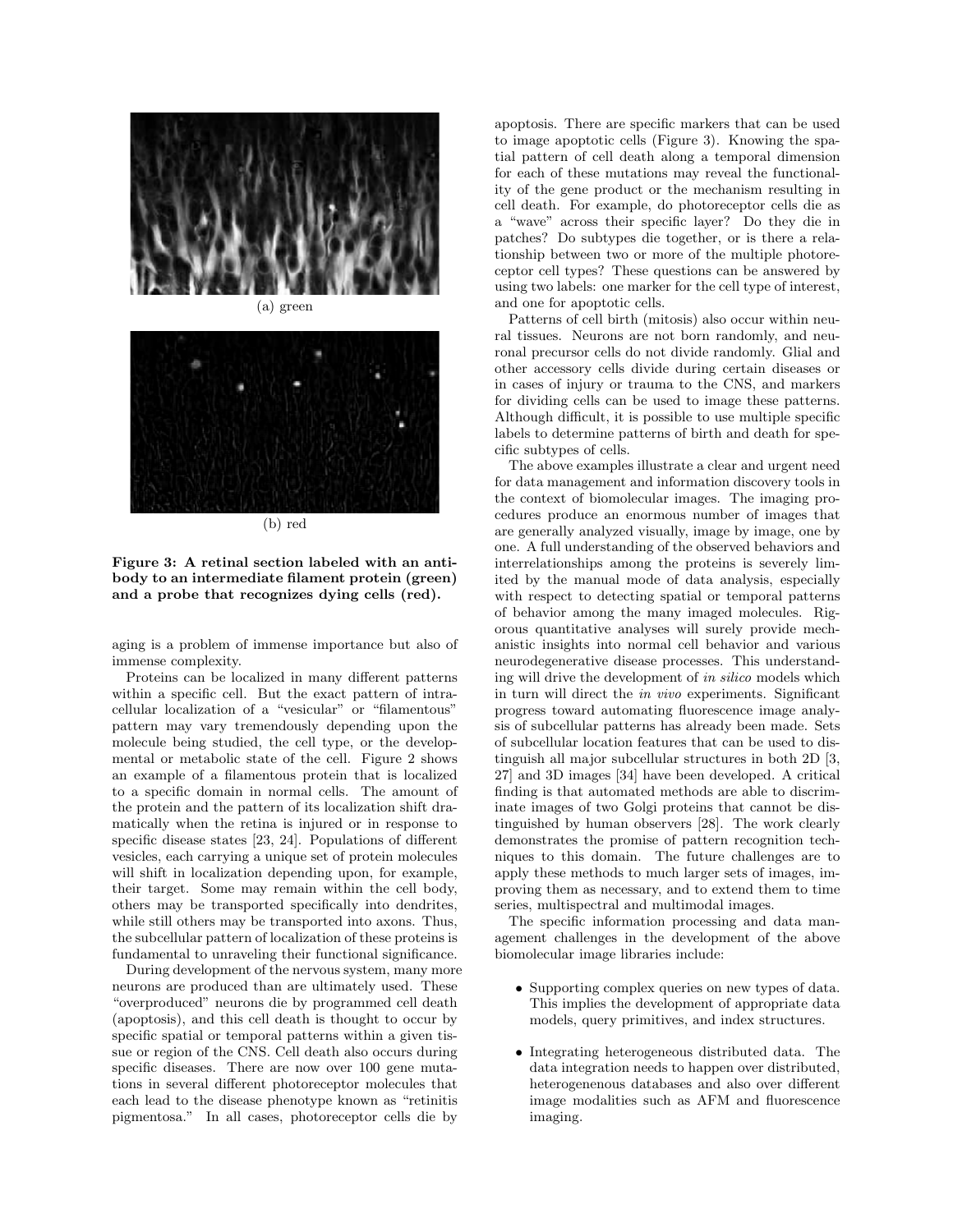• Supporting interpreted information. A flexible and extensible system that can support biological tools and different layers of interpretation is needed. This is true for biological data in general and for bioimages in particular.

## **3. MODELS AND QUERIES**

Biomolecular images have a high processing and storage cost. A 2D protein localization image from confocal microscopy can require 4 MB (1M pixels recorded in two channels) of storage. A 3D localization image can be 200 MB (50 z-slices). A time series of 50 such 3D localizations that record dynamic information can be 10 GB. This is the result of acquisition from a single sample, and typical experiments involve dozens of samples for different proteins or under different conditions. AFM images require even larger amounts of storage capacity. But it is not just the needed storage that makes the problem of designing bioimage databases daunting. The images have to be analyzed, and visual descriptions extracted using image processing tools (manually or automatically), and these extracted metadata have to be associated with other sources of biological data such as genomics and proteomics [4, 19]. This analysis can lead to a multifold increase in the amount of storage and complexity. Clearly, the amount of information to be maintained and accessed in such a bioimage database is enormous.

Effective description and management of high-throughput experimental data and their relationship to other biological data is critical in the post-genomic era. As compared to traditional scientific databases, typical analyses in biology are much more complex as value is added through the close association of specific data resources. Clear and intuitive models for biological data, particularly for those derived from image data, can be surprisingly challenging. However, a good data model that is sensitive to the novel characteristics, semantics, and diversity will allow the information to be stored, queried, mined, and used effectively. This will not only allow information discovery to happen through a combination of descriptive sources with experimental observations but also the development of mathematical models based on in vivo experiments. Such models will in turn permit important questions regarding biological processes to be investigated in silico and through more effective in vivo experiments.

Queries in a bioimage database can be divided into four classes based on the degree of semantics and interpretation.

- Metadata queries. These are basic queries on the metadata associated with the bioimages.
- Spatial queries. These are queries on the spatial features extracted from the bioimages. For example, images with a subcellular pattern similar to a query image can be found by extracting texture features and using a suitable distance metric.
- Semantic queries. These queries are based on highlevel semantic objects, such as cell types, that are

extracted from the bioimages manually or automatically.

• Spatio-temporal queries. These queries consider the spatio-temporal changes of features and highlevel objects such as protein localization or cytoskeleton growth.

Next, we give more details on each kind of query.

#### **3.1 Metadata queries**

Typical metadata fields from the experiments will be date, scientist, lab, experimental setup, microscope, light sources, filters, camera, experiment, species, antibodies for each channel, and experimental conditions (e.g., normal retina, retina detached for N days, retina reattached for N days, retina under increased oxygen concentration). Some specific queries in this class are as follows.

- Find all images from the same experiment as a given image ID.
- Find all experiments that contain normal cat images that have been labeled with calretinin (a calciumbinding protein) both under normal conditions and after 3 days of retinal detachment.

Answering this class of queries is relatively straightforward using current database engines once an appropriate database schema has been developed.

#### **3.2 Spatial queries**

Simple spatial features based on texture and shape can be extracted from the images. This can be done at multiple spatial resolutions to provide more flexibility for querying and browsing. The most important task will be to define the right metrics for comparing images based on the extracted features, especially since the images will be produced under different experimental conditions and will be of different subjects. The distance metrics will also need to be supplemented with a statistical model that defines the distribution of the distances. Finally, the extracted features will be highdimensional and one is faced with the usual challenges of content-based search in such spaces [11, 20, 22].

Some typical queries in this class are as follows:

- Find all images in which vimentin (a filament protein) has a spatial distribution similar to that in a given image.
- Find all pairs of images from the same experiment in which the distribution of vimentin changes as a result of detachment.
- Find all pairs of AFM images that contain a similar texture.
- Find all AFM images that contain patterns similar to a user-specified AFM image illustrating the binding of annexin VI (a calcium-binding protein) to a membrane.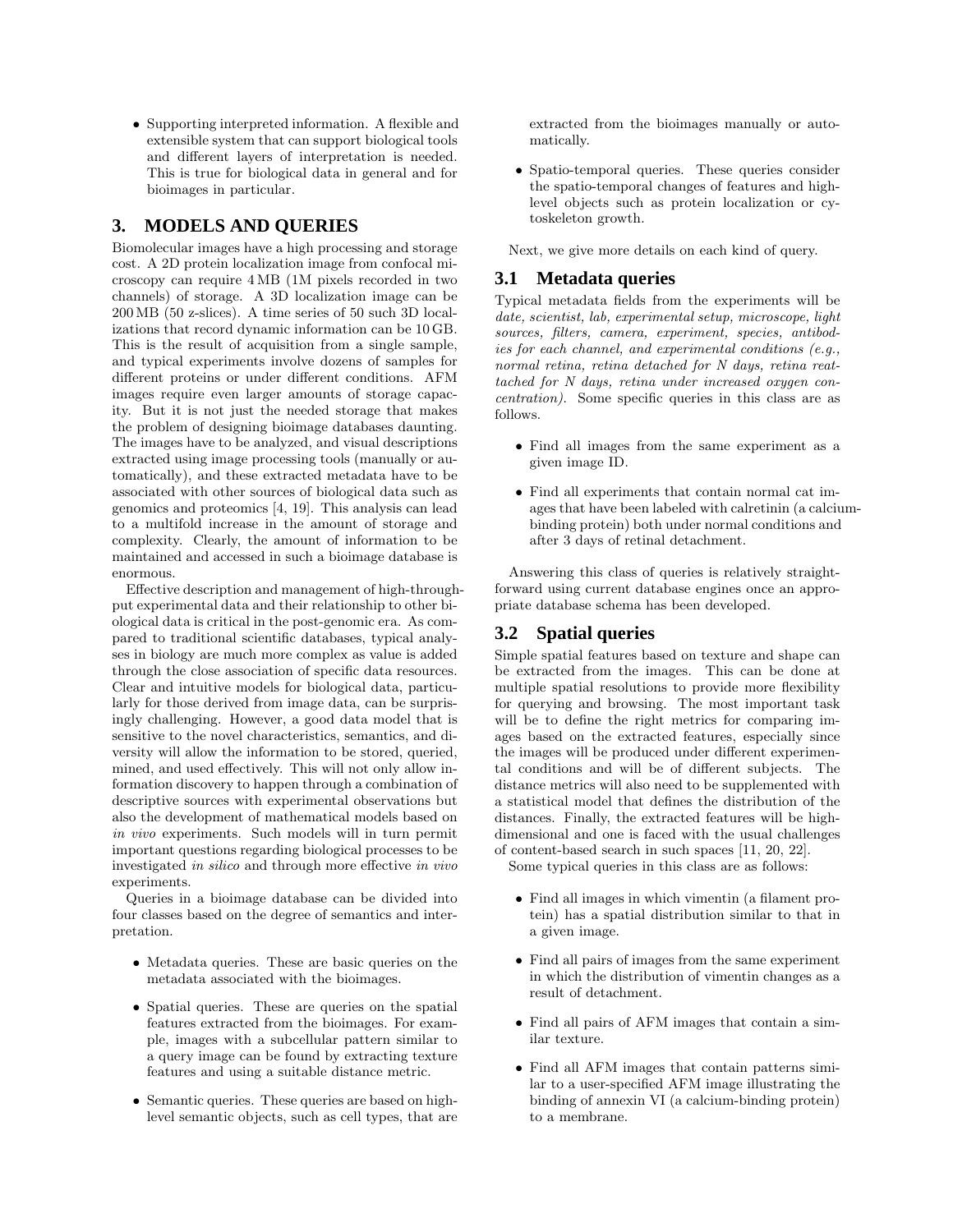## **3.3 Semantic queries**

Queries in this class are based on semantics extracted from the images. Typical examples of such semantics are the types of cells, their shapes, and their relative location. Semantics can be extracted manually or automatically. This process will be eased through an atlas that define the expected distribution of cells under different experimental conditions.

Some examples of queries in this class are as follows:

- Find all normal retinal cell images that contain horizontal cells.
- Find all retinal images of Muller cells labeled by vimentin and GFAP (Glial Fibrillary Acidic Protein).
- Find all images that show Muller cells in which the distribution of CD44 protein is abnormal.

The addition of semantics or interpretations to the content of databases raises a number of issues. How are the interpretations stored and queried? How is the hierarchy of interpretations structured? How is information regarding the accuracy of the interpretations stored and used? How is provenance tracked? These are some of the database design questions that need to be answered.

#### **3.4 Spatio-temporal queries**

Spatio-temporal queries consider the time-based evolution of cells and disease processes. Supporting such queries in a meaningful manner requires the extraction of appropriate temporal information from a set of images. The system should provide tools for the modeling of cell behaviors, changes in protein localizations, and disease processes. Queries will typically examine correlations between sets of images or across images and cell/disease models.

The temporal aspect can be observed either by conducting an experiment at different time intervals (e.g., studying retinal images detached for different lengths of time), or by directly observing a change (e.g., movement of a microtubule). In the latter case, temporal features will be useful for an individual microtubule and also for groups of microtubules in order to understand their collective behavior.

Some examples of spatio-temporal queries are as follows:

- Find all image datasets in which the change of vimentin within Muller cells is similar to that observed in the change of GFAP.
- Find patterns of apoptotic cell death within cell populations for a given set of images, and then search for similar patterns.

#### **4. EXTRACTION OF FEATURES**

Similarity queries on images has been an active area of research in recent years. Typically, the database images are processed to extract "interesting" descriptors that characterize visual features such as texture and shape.

A distance metric is defined that allows similarity comparisons. Nearest neighbors in the feature space using such a metric are expected to match the visual similarity of the corresponding images. Past research on texture features [14, 25] for similarity based search and retrieval, initially developed for aerial images, can be adapted to molecular image databases. Whereas texture features can characterize region properties, statistical shape features can help in the analysis of more structured patterns [8, 10]. Specific challenges facing the extraction of the visual features are in recognizing patterns formed by proteins in varying distribution of proteins within cells with high degree of variability in size, shape and orientation. Previously, sets of Subcellular Location Features have been defined that are insensitive to these sources of variation but are still capable of capturing the essence of protein patterns [3, 27, 34]. This has been demonstrated by using them to build image classifiers that can recognize all major subcellular patterns in single cultured cells, both in 2D images [3] and 3D images [34]. Future challenges include applying these approaches to more complex images of multiple cells or tissues in which determination of cell boundaries (segmentation) is required. Automated and semiautomated image segmentation techniques [30, 31] will also be useful in this context.

Low-level visual features are useful in similarity-based retrieval tasks, but cannot answer queries about specific objects or events in images such as the presence of certain proteins. This so-called semantic gap is due to the simple fact that the descriptors in the feature space and their nearest neighbors in that space may not correspond well to the perceived visual similarity of the objects. Learning algorithms can help in bridging the semantic gap between low-level features and the associated high-level semantics.

Since in many cases the number of distinct patterns expected may not be known, an important pattern recognition problem that needs to be addressed is that of high-dimensional clustering. Typical image descriptors, such as the Subcellular Location Features mentioned above, are high-dimensional feature vectors with dimensionality ranging from a few tens to a few hundreds. Developing efficient clustering methods for such feature vectors is important for information discovery in biomolecular image databases. An example is in grouping proteins by high-resolution location pattern for cataloging purposes [6]. The problem of clustering is well studied in the pattern recognition literature [9]. The research in this area has four major thrusts: (1) raw data clustering; (2) discriminative classification, regression, and detection methods; (3) interactive analysis; and (4) hierarchical techniques for the analysis of the large, highdimensional datasets that arise from high-dimensional visual features.

The high-dimensional aspect of visual features is challenging because conventional data clustering techniques do not scale well with data size and dimensionality. It also poses challenges for indexing: As the dimensionality of the data increases, the cost of searching the database becomes linear even with sophisticated tree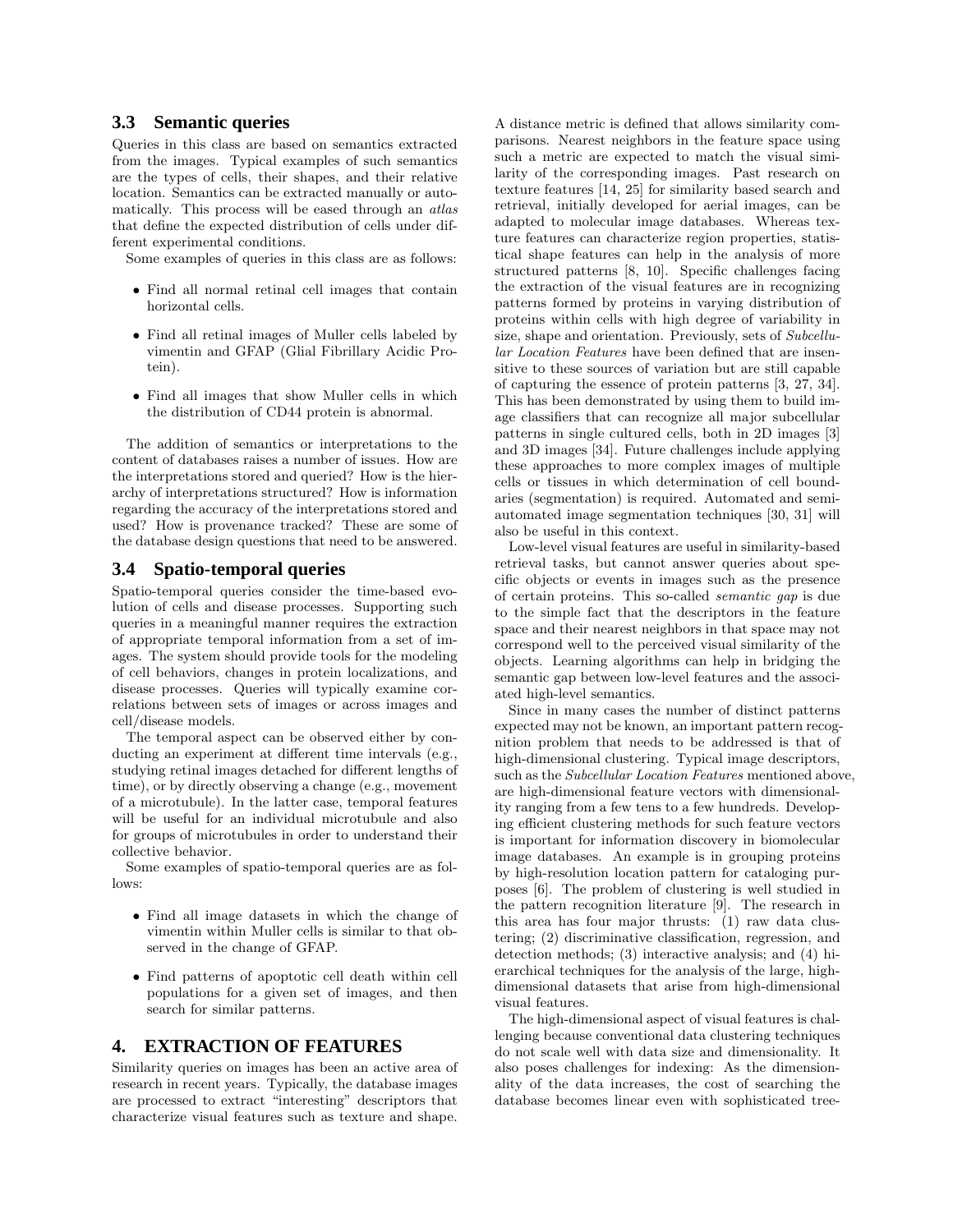structured indexes. In the context of database search, new techniques have been developed to support search in high-dimensional datasets specifically when relevance feedback is used [17, 33]. Furthermore, the underlying feature extraction methods can be statistically modeled to provide dimensionality reduction, such as modifying the conventional Gabor texture descriptor to nearly half the size and retaining comparable retrieval performance [2]. Alternative dimensionality reduction techniques include linear transformations as in FastMap [12] and non-linear transformations such as non-linear axis scaling [35]. Application of a number of dimensionality reduction methods to the Subcellular Location Features led to the identification of a set of only eight features (out of over 80) that can be used to recognize all major subcellular patterns with over 86 % accuracy on single cells [16]. While better performance can be achieved with more features, the smaller set is suitable for database search and indexing.

## **5. CONCLUDING REMARKS**

Two significant problems encountered in initial efforts to create biological image databases were the absence of standards for describing samples and image acquisition settings and the diversity of image formats used by microscope manufacturers. The earliest published work on the subject was the initial description of the BioImage database [5], but little progress was made on the goals of the project until recently. Other efforts include the OME project [1] and the PSLID database [15]. There has been some convergence on the desired characteristics of a microscope image database schema, and extensive work on image import has been done for OME. The most recent version of OME [32] addresses a number of problems with the initial release, and is an excellent base for microscopy image informatics efforts.

The focus of this article has been on describing the growing importance of terabyte-scale image collections in cell and molecular biology research and on identifying information technology and machine learning challenges that must be addressed in order to maximize knowledge creation from these collections. We have described relevant preliminary work that shows the feasibility of creating tools to address these challenges in order to advance microscopy from a subjective, descriptive practice based on visual interpretation to an objective, systematic science that can provide critical knowledge on the spatial and temporal patterns of biological macromolecules. It is anticipated that these tools will provide a critical capability for systems biology efforts whose goal is to understand the mechanisms by which all biologically important molecules interact to accomplish their roles at the cell, tissue and organism level.

## **6. ACKNOWLEDGMENTS**

The research work described above is supported by the National Science Foundation under an ITR project titled Next Generation Bio-Molecular Imaging and Information Discovery (grant number EF-0331697). Other investigators include Sanjoy Banerjee, Stuart Feinstein, Steven Fisher, S. Jammalamadaka, Kenneth Rose, Jian-

wen Su, Yuan-Fang Wang, Leslie Wilson (UCSB), Christos Faloutsos, Jelena Kovacevic, Tom Mitchell (CMU), Arun Majumdar (Berkeley), and Peter Sorger (MIT). More details on the project can be found at http:// www.bioimage.ucsb.edu.

## **7. REFERENCES**

- [1] P. D. Andrews, I. S. Harper, and J. R. Swedlow. To 5D and beyond: Quantitative fluorescence microscopy in the postgenomic era. Traffic, 3(1):29–36, Jan. 2002.
- [2] S. Bhagavathy, J. Tesic, and B. Manjunath. On the Raleigh nature of Gabor filter outputs. In Proc. ICPR, 2003.
- [3] M. V. Boland and R. F. Murphy. A neural network classifier capable of recognizing the patterns of all major subcellular structures in fluorescence microscope images of HeLa cells. Bioinformatics, 17(12):1213–1223, 2001.
- [4] O. Camoglu, T. Kahveci, and A. K. Singh. Towards index-based similarity search for protein structure databases. In Proc. IEEE Computer Society Bioinformatics Conference, 2003.
- [5] J. Carazo and E. H. Stelzer. The BioImage database project: Organizing multidimensional biological images in an object-relational database. J. Struct. Biol., 125(2–3):97–102, 1999.
- [6] X. Chen, M. Velliste, S. Weinstein, J. W. Jarvik, and R. F. Murphy. Location proteomics—building subcellular location trees from high resolution 3D fluorescence microscope images of randomly-tagged proteins. In Proc. SPIE, volume 4962, 2003.
- [7] N. Cuenca, P. Dong, K. Linberg, S. Fisher, and H. Kolb. Choline acetyltransferase is experessed by non-starburst amacrine cells in the ground squirrel retina. Brain Res., 964:21–30, 2003.
- [8] I. L. Dryden and K. V. Mardia. Statistical Shape Analysis. Wiley, 1998.
- [9] R. O. Duda, P. E. Hart, and D. G. Stork. Pattern Classification. Wiley-Interscience, 2000.
- [10] N. Duta and M. Sonka. Segmentation and interpretation of MR brain images: An improved active shape model. IEEE Transactions on Medical Imaging, 17(6):1049–1062, Dec. 1998.
- [11] C. Faloutsos. Searching Multimedia Databases by Content. Kluwer, 1996.
- [12] C. Faloutsos and K.-I. Lin. FastMap: A fast algorithm for indexing, data-mining and visualization of traditional and multimedia datasets. In Proc. SIGMOD, pages 163–174, 1995.
- [13] R. N. Fariss, R. S. Molday, S. K. Fisher, and B. Matsumoto. Evidence from normal and degenerating photoreceptors that two outer segment integral membrane proteins have separate transport pathways. J. Comp. Neurol., 387:148–156, 1997.
- [14] G. M. Haley and B. S. Manjunath. Rotation-invariant texture classification using a complete space-frequency model. IEEE